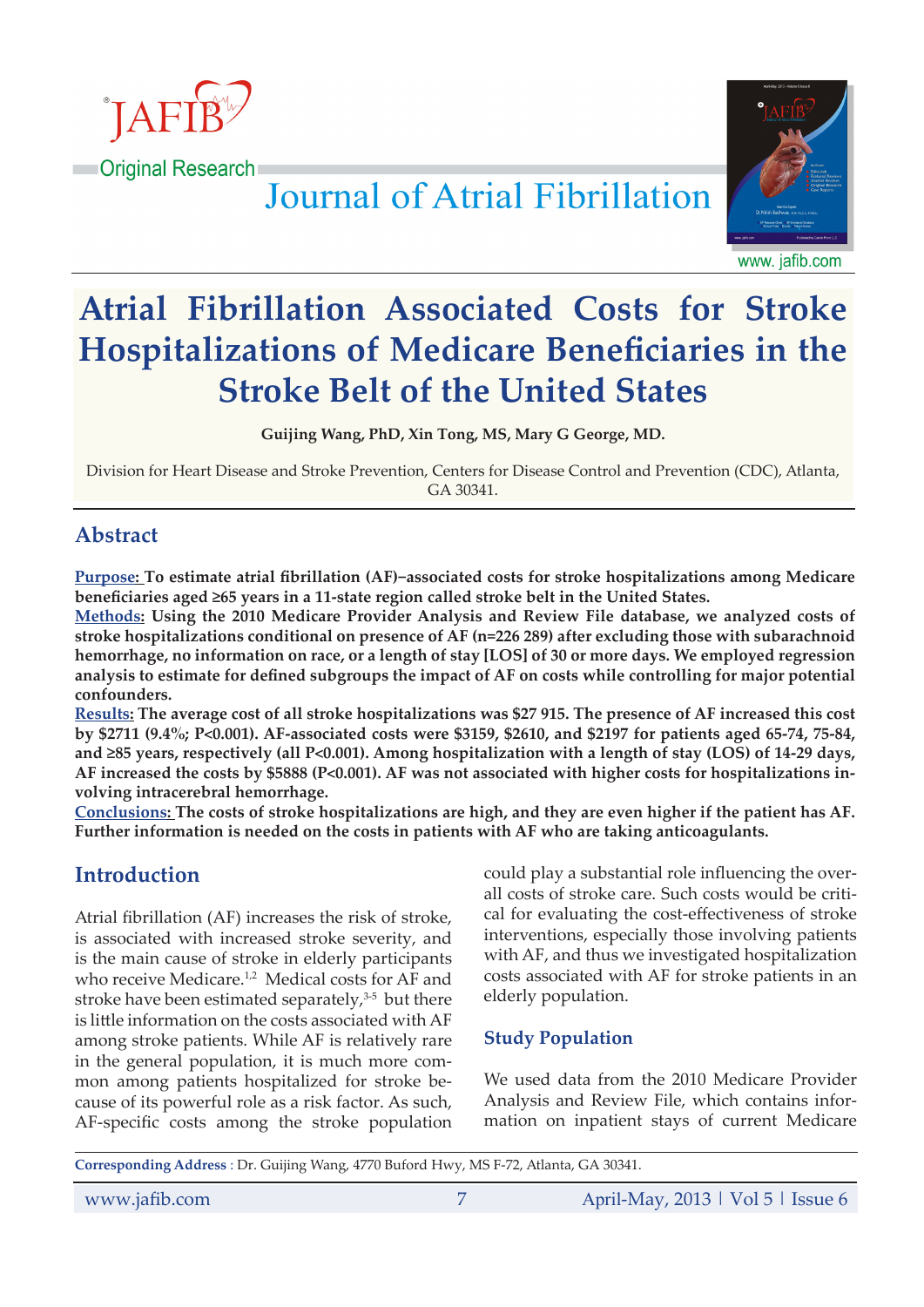## **Journal of Atrial Fibrillation** *Original Research*

beneficiaries (aged ≥65 years), to identify all hospitalizations with a primary or secondary diagnosis of stroke (International Classification of Diseases, Ninth Revision [ICD-9] codes 431, 433, 434, 436, 437, 438, excluding subarachnoid hemorrhagic stroke) for patients residing in an 11-state region (the Stroke Belt) in the U.S. We also excluded hospitalizations that did not have information on race or that had a length of stay (LOS) of 30 or more days.

Among the stroke hospitalizations, we searched the data for AF including atrial flutter (ICD-9 427.31 and 427.32). The costs were total charges,

| $1001C_1$                                | <b>Analysis and Review File Data</b>            |             |                                                                       |  |
|------------------------------------------|-------------------------------------------------|-------------|-----------------------------------------------------------------------|--|
|                                          |                                                 |             |                                                                       |  |
| Characteristic                           | Total N (%) or Sample<br>Statistics (n=226 289) | $(n=42557)$ | Hospitalizations with AF Hospitalizations without AF<br>$(n=183 372)$ |  |
| Age (years)                              |                                                 |             |                                                                       |  |
| 65-74                                    | 77993                                           | 9656        | 68 337                                                                |  |
|                                          | (34.5)                                          | (12.4)      | (87.6)                                                                |  |
| 75-84                                    | 90 326                                          | 17829       | 72 497                                                                |  |
|                                          | (39.9)                                          | (19.7)      | (80.3)                                                                |  |
| 85 or older                              | 57 970                                          | 15 072      | 42 898                                                                |  |
|                                          | (25.6)                                          | (26.0)      | (74.0)                                                                |  |
| <b>Sex</b>                               |                                                 |             |                                                                       |  |
| Male                                     | 98 117                                          | 17 3 23     | 80794                                                                 |  |
|                                          | (43.4)                                          | (17.7)      | (82.3)                                                                |  |
| Female                                   | 128 172                                         | 25 234      | 102 938                                                               |  |
|                                          | (56.6)                                          | (19.7)      | (80.3)                                                                |  |
| Race                                     |                                                 |             |                                                                       |  |
| White                                    | 178 453                                         | 3829        | 141 624                                                               |  |
|                                          | (78.9)                                          | (20.6)      | (79.4)                                                                |  |
| <b>Black</b>                             | 45 097                                          | 5260        | 39 837                                                                |  |
|                                          | (19.9)                                          | (11.7)      | (88.3)                                                                |  |
| Others                                   | 2739                                            | 468         | 2271                                                                  |  |
|                                          | (1.2)                                           | (17.1)      | (82.9)                                                                |  |
| Average length of stay in                | 7.05                                            | 6.93        | 7.08                                                                  |  |
| days (SE)                                | (0.01)                                          | (0.03)      | (0.02)                                                                |  |
| <b>Initial Admission</b>                 |                                                 |             |                                                                       |  |
| Yes                                      | 157 441                                         | 29 628      | 127813                                                                |  |
|                                          | (69.6)                                          | (18.8)      | (81.2)                                                                |  |
| $\rm No$                                 | 68 848                                          | 12 9 29     | 55 919                                                                |  |
|                                          | (30.4)                                          | (18.8)      | (81.2)                                                                |  |
| <b>Stroke as a Primary</b><br>Diagnosis  |                                                 |             |                                                                       |  |
| Yes                                      | 84 970                                          | 17448       | 67 522                                                                |  |
|                                          | (37.5)                                          | (20.5)      | (79.5)                                                                |  |
| N <sub>o</sub>                           | 141 319                                         | 25 109      | 116210                                                                |  |
|                                          | (62.5)                                          | (17.8)      | (82.2)                                                                |  |
| <b>Intracerebral Hemorrhage</b><br>(ICH) |                                                 |             |                                                                       |  |
| Yes                                      | 8465                                            | 1827        | 6638                                                                  |  |
|                                          | (3.7)                                           | (21.6)      | (78.4)                                                                |  |
| $\rm No$                                 | 217824                                          | 40730       | 177 094                                                               |  |
|                                          | (96.3)                                          | (18.7)      | (81.3)                                                                |  |
| Mean total charge, in dollars            | 27915                                           | 28 8 43     | 27 700                                                                |  |
| (SE)                                     | (65.8)                                          | (148.1)     | (73.4)                                                                |  |
|                                          |                                                 |             |                                                                       |  |

**Table 1 Patient Characteristics of Stroke Hospitalizations by Atrial Fibrillation Status, 2010 Medicare Provider** 

www.jafib.com 8 April-May, 2013 | Vol 5 | Issue 6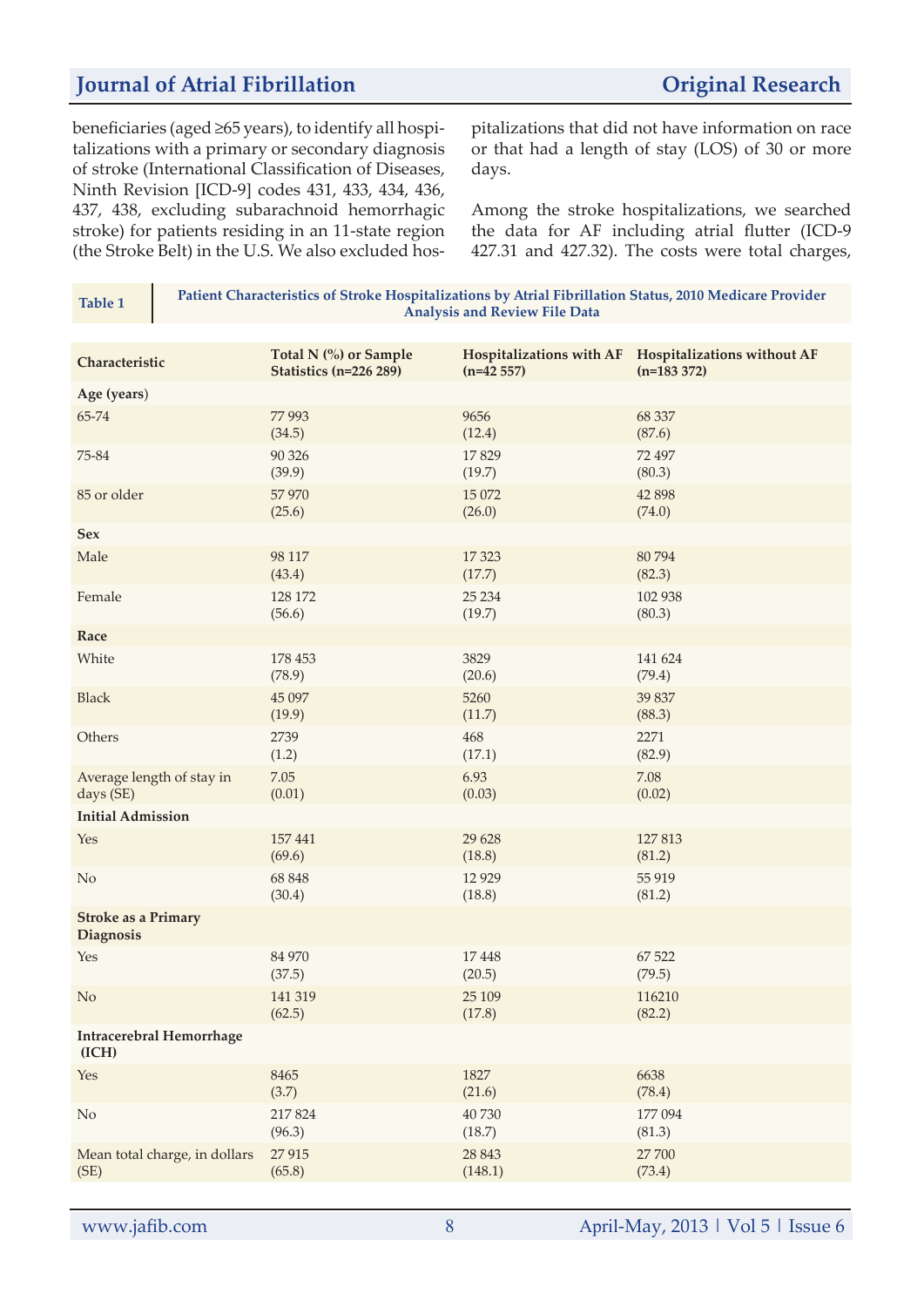## **Journal of Atrial Fibrillation Original Research**

including the charges for all services provided to the beneficiary for the stay regardless of Medicare coverage.

#### **Statistical Analysis**

We specified a multivariate regression model for the cost analysis. We ran the regression model for the total sample and subgroups formed by age, sex, race, LOS categories, initial admission (yes, no) and stroke diagnosis (primary, non-primary) status, and stroke type (intracerebral hemorrhage [ICH]; yes, no). We used the Charlson Comorbidity Index to control for health status.

We employed mixed-effects models to derive our estimates; these models incorporated repeatedmeasure approaches to account for the effects of possible multiple admissions for individual patients during the year. Statistical analyses were performed using SAS version 9.1.6

#### **Results**

We identified 226 289 stroke hospitalizations, with 42 557 (19.1%) having a diagnosis of AF (or atrial flutter) (Table 1). The proportion of hospitalizations having AF increased with age from 12.4% for those aged 65-74 years to 26.0% for those aged 85 or older. The proportions of AF among hospitalizations for women and white patients were higher than for their comparison groups. In contrast, the proportions were similar for initial admissions and readmissions, (18.8% for both). Overall, mean peradmission costs were \$27 915 (\$28 843 for AF admissions and \$27 700 for admissions without AF).

After controlling for many potential confounders, AF increased the cost of hospitalization by \$2711 (9.4%; P<0.001) (Table 2). Age was inversely associated with per-admission cost. AF increased the costs by \$3159, \$2610, and \$2197 for patients aged 65-74, 75-84, and ≥85 years, respectively. Compared

**Table 2 Coefficient Estimates of Costs of Stroke Hospitalizations for Patients Aged 65 Years or Older, 2010 Medicare Provider Analysis and Review File Data**

| <b>Variables or SubGroups</b>           |                    | <b>Total Sample</b>      | <b>Higher Cost Associated</b><br>with AF from Subgroup<br><b>Analysis</b> |
|-----------------------------------------|--------------------|--------------------------|---------------------------------------------------------------------------|
|                                         |                    | CoEfficient <sup>a</sup> | Cost <sup>a</sup>                                                         |
| <b>Atrial Fibrillation</b>              |                    | 2711                     | ---                                                                       |
| Age                                     | 65-74              | 10 163                   | 3159                                                                      |
|                                         | 75-84              | 5567                     | 2610                                                                      |
|                                         | $85 +$             | Referent                 | 2197                                                                      |
| <b>Sex</b>                              | Male               | 1774                     | 2481                                                                      |
|                                         | Female             | Referent                 | 2865                                                                      |
| Race                                    | <b>Black</b>       | $-446$                   | 2829                                                                      |
|                                         | Non-black          | Referent                 | 2724                                                                      |
| <b>Length of Stay</b>                   | $1-6$              | $-31529$                 | 663                                                                       |
|                                         | $7-13$             | $-13121$                 | 5145                                                                      |
|                                         | 14-29              | Referent                 | 5888                                                                      |
| <b>Initial Versus Readmission</b>       | Initial admission  | 12 3 54                  | 2844                                                                      |
|                                         | Readmission        | Referent                 | 1735                                                                      |
| <b>Primary Versus Non-Primary</b>       | Primary stroke     | $-876$                   | 2778                                                                      |
| <b>Stroke</b>                           | Non-primary stroke | Referent                 | 2521                                                                      |
| <b>Intracerebral Hemorrhage (ICH)</b>   | <b>ICH</b>         | 10 10 1                  | 1364                                                                      |
| <b>Versus Infarction</b>                | Non-ICH stroke     | Referent                 | 2757                                                                      |
| Charlson Comorbidity Index <sup>b</sup> |                    | 548                      | ---                                                                       |

Note: All p≤0.001, except the higher cost associated with AF for ICH patients with a p-value of 0.17

<sup>a</sup>Coefficient and costs are in dollars, <sup>b</sup>Charlson Index measures the likelihood of death or serious disability in the subsequent year by diagnosis codes for up to 18 different diseases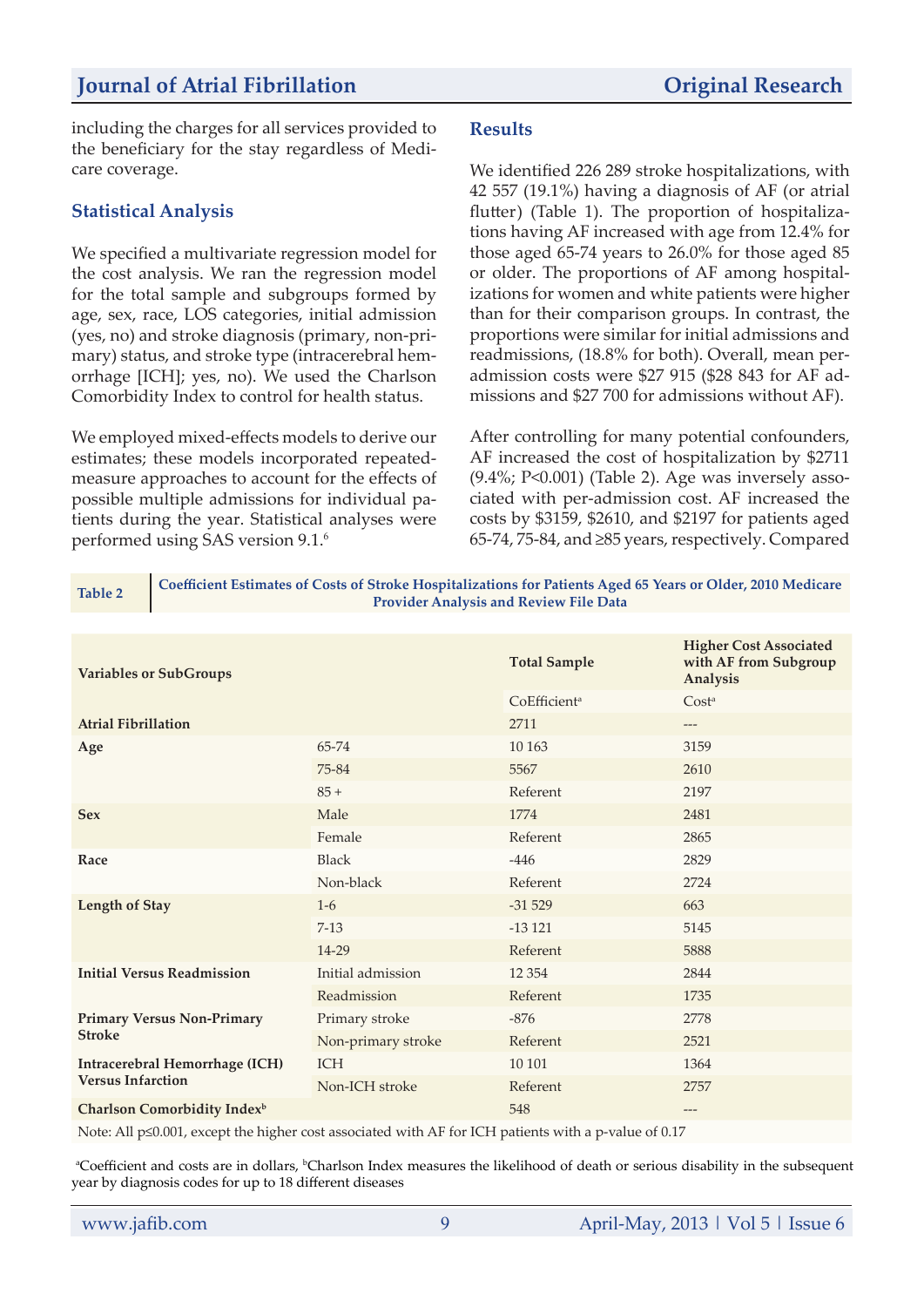## **Journal of Atrial Fibrillation** *Original Research*

with women, men had a higher per-admission cost but a lower AF-associated cost (\$2481 versus \$2865). LOS was significantly and positively associated with per-admission costs, while for costs associated with AF increased with LOS up to \$5888 for hospitalizations with an LOS of 14-29 days.

Initial hospitalizations cost \$12 354 more than readmission, and AF increased the cost by \$2844 for initial hospitalizations and \$1735 for readmissions. Admissions in which the stroke was primary had a lower per-admission cost than those in which it was not primary, but the AF-associated cost was higher for primary than non-primary strokes. Per admission, intracerebral hemorrhage (ICH) cost \$10 101 more than non-ICH, but the cost associated with AF was higher for non-ICH strokes (\$2757) (AF did not significantly increase the cost for ICH stroke).

#### **Discussion**

Our study may be the one of the first describing the impact of AF on hospitalization costs among stroke patients using a large dataset. We found that AF increased the cost of stroke hospitalizations after controlling for health status and other potential confounders. This finding confirms the fact that stroke with AF is more severe than stroke without this disorder.<sup>2</sup>

Our findings that younger patients had both higher costs per stay and higher AF-associated costs than older patients and that men had a higher cost per hospitalization but that women had higher AF-associated costs should be useful for developing stroke prevention programs that incorporate the prevention or management of AF. Improved prevention of AF in younger patients and women might produce cost savings, although that would have to be formally tested. Our finding that AFassociated costs were higher for hospitalizations with longer LOS invites efforts to improve AF management for stroke patients with longer LOS while also perhaps achieving economic efficiencies.

The finding that both per-admission costs and AFassociated costs were higher for initial admissions than readmissions was a bit surprising, especially as an earlier investigation found that recurrent strokes had poorer outcomes on average than first strokes.7 We also found that primary stroke cost less than non-primary stroke but had higher AF-

associated costs. ICH had much higher costs than non-ICH stroke, but AF-associated costs for ICH patients did not differ significantly from those for such patients without AF, while such costs for non-ICH strokes were significantly greater. These findings suggest that evaluations of the cost-effectiveness of stroke programs should consider stroke admission type (initial or readmission), diagnosis status (primary, not primary), and event type (ICH or no-ICH) among AF patients.

Our study had several limitations including: 1) As with all studies that rely on medical records, the issue of coding error must be considered. Although misdiagnosis issues have been investigated in the literature, how this issue would affect the costs in our study is unknown. 2) Our study sample consisted entirely of Medicare beneficiaries, and thus the cost might be influenced by the Medicare reimbursement rate. 3) We did not incorporate the impact of anticoagulant therapy and in-hospital mortality in the cost analysis. Regardless of these limitations, however, the fact that we used a large sample and analyzed the costs from different angles suggests that our findings should have great utility and wide applicability.

## **Conclusions**

This study indicated that the high costs of stroke hospitalizations can be expected to vary by demographic variables, admission status, LOS, and stroke type. Furthermore, we found that AF increases costs for a wide variety of patients. The detailed cost information on stroke patients presented here could be used in the development of cost-effective programs for stroke prevention, especially among AF patients. Further information is needed on the costs in patients with AF who are taking anticoagulants.

## **Disclosures**

No disclosures relevant to this article were made by the authors.

## **References**

1. Wolf PA, Abbott RD, Kannel WB. Atrial fibrillation as an independent risk factor for stroke: the Framingham Study. Stroke. 1991;22:983-988.